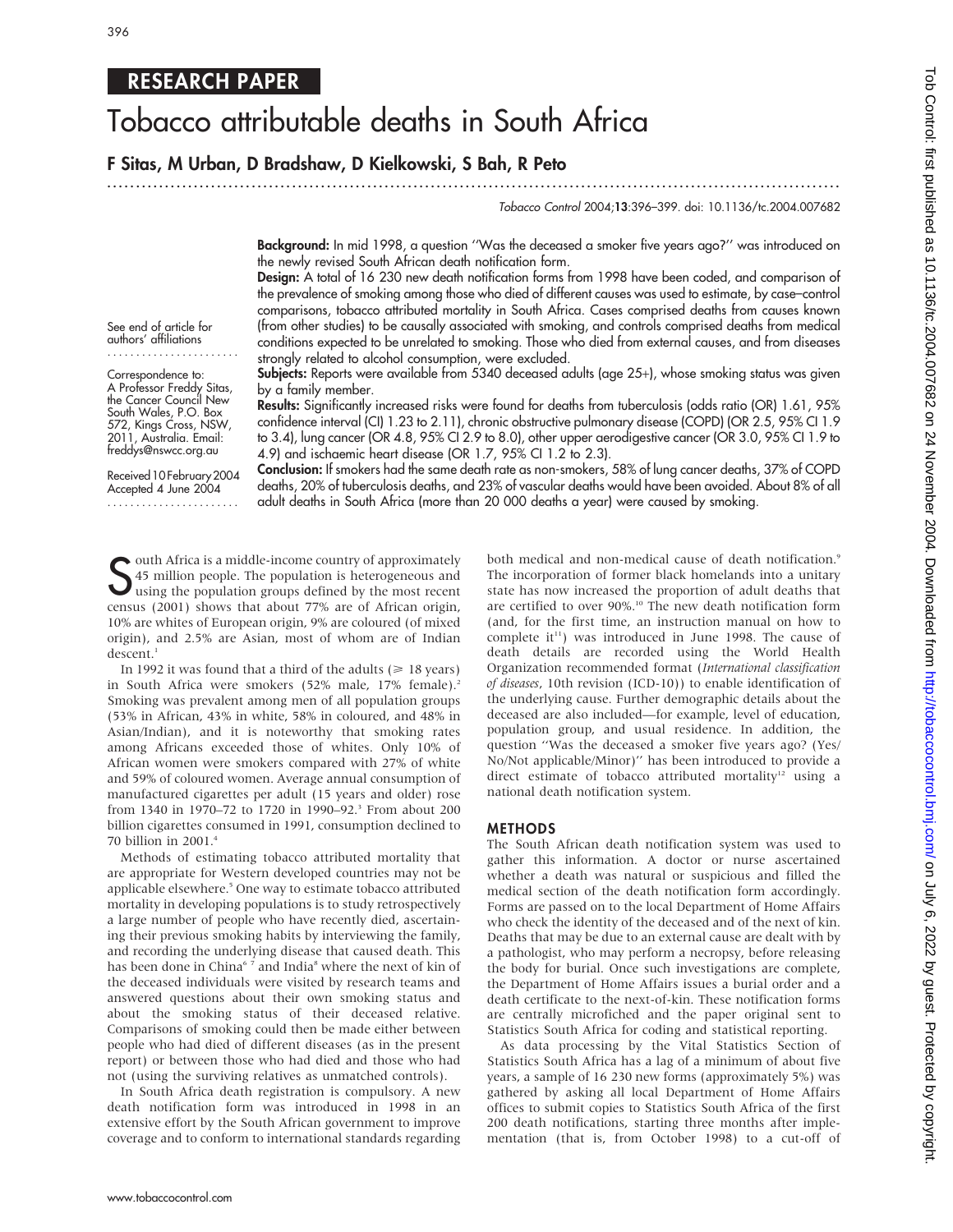December 1998. Trained nosologists, from the Vital Statistics section of Statistics South Africa, coded the underlying cause of death using the medical information on the new notification form which is more detailed than previously; thereafter the whole form was captured on computer.

A case–control analysis was used to estimate tobacco attributed mortality. ''Cases'' comprised deaths from diseases known from studies elsewhere to be potentially related to smoking, and ''controls'' comprised deaths from other defined medical conditions expected to be largely unrelated to smoking. Specifically, cases comprised adults (age 25+) with death attributable to tuberculosis, other lung infection, chronic obstructive pulmonary disease (COPD), lung cancer, and cancers of the nose, oral cavity, larynx, pharynx, oesophagus, stomach, liver, bile duct, pancreas, bladder, kidney, and cervix uteri (all combined into two categories due to small sample sizes), ischaemic heart disease, and stroke and other vascular disease (excluding rheumatic heart disease).

The controls comprised adults with deaths caused by other infectious diseases (A00–A09, A20–B99,  $n = 410$ ); benign neoplasms (D00-D89,  $n = 103$ ); endocrine diseases (E00-E89,  $n = 264$ ); diseases of the nervous system (G00–G99,  $n = 81$ ); female breast and genital cancers (other than cervix) (C50–C52, C54–C58,  $n = 52$ ); male genital cancers (C60–C63, n = 33); colorectal cancer (C18–C21, n = 32); cancers of the bone, skin, connective and soft tissue (C40– C49,  $n = 22$ ); haematological cancers (C81-C96,  $n = 20$ ); diseases of the genitourinary system (N00–N99,  $n = 81$ ), diseases of the digestive system excluding varices (K35–K66,  $n = 40$ ; obstetric conditions (O00–O99,  $n = 12$ ); musculoskeletal conditions (M00–M99,  $n = 8$ ); cancers of the eye, central nervous system,  $(C69; n = 1)$ ; endocrine glands (C69–C75,  $n = 2$ ); congenital malformations (Q00–Q93,  $n = 2$ ); eye disorders (H00–H99,  $n = 2$ ), and diseases of the skin  $(L00–L99, n = 2)$ .

We excluded from the case–control comparison persons with ill defined causes of death (as we did not know whether they should be cases or controls), persons dying from diseases strongly associated with alcohol (cirrhosis, pancreatitis, peptic ulcer, and oesophageal varices) and persons dying from external causes, who, from other studies,<sup>13</sup> were expected to include a non-causal excess of smokers.

Data were analysed using unmatched unconditional logistic regression to estimate odds ratios (OR), standardised for age (25–34, 35–44, 45–54, 55–64, 65–74, and 75+ years), education (none, primary (up to seven years)), secondary or

| Characteristic                        | Cases<br>$n = 4295$ | Controls<br>$n = 1952$ |
|---------------------------------------|---------------------|------------------------|
| Age group (years)                     | (%)                 | (%)                    |
| $25 - 34$                             | 45.7                | 47.7                   |
| $35 - 44$                             | 49.5                | 44.0                   |
| $45 - 54$                             | 43.1                | 42.9                   |
| $55 - 64$                             | 40.7                | 38.6                   |
| $65 - 74$                             | 36.6                | 40.2                   |
| $75+$                                 | 35.5                | 38.2                   |
| Education                             |                     |                        |
| None                                  | 19.4                | 18.5                   |
| Primary                               | 19.4                | 19.0                   |
| Secondary/tertiary                    | 16.6                | 13.1                   |
| Unknown                               | 66.2                | 70.1                   |
| Relationship of informant to deceased |                     |                        |
| Parent                                | 42.8                | 54.4                   |
| Spouse                                | 38.4                | 40.6                   |
| Son/daughter                          | 36.7                | 41.2                   |
| Other relative                        | 44.9                | 42.5                   |

tertiary, and unknown), population group (black, white, Asian, coloured, unknown), and by sex, where appropriate. Attributable risks and fractions were estimated in the usual way as  $P \times (OR - 1)/(P \times OR) + (1 - P)$ , where P is the prevalence of smokers in the control group.14 This study was approved by the University of Witwatersrand human research ethics committee (medical).

Of the 16 230 death notifications included, almost all of which recorded sex and age, 12 959 were from persons of a known sex and over 25 years of age. Of this group 9085 death notification forms had informants who were a close family member (son, daughter, parent, or spouse). This analysis is based on the data from these 2946 men and 2394 women with close family informants who had smoking status reported.

After standardisation for age, sex, education, ethnicity, and disease, there was no significant difference in the response rate for the question on the smoking status of the deceased reported by different family members ( $\chi^2$  = 5.08, 3 df,  $p = 0.166$ ). Likewise, the education level of the informant  $(\chi^2 = 6.6, 3$  df, p = 0.086), and the age group of the informant ( $\chi^2$  = 5.38, 5 df, p = 0.372), did not affect the responses on smoking, giving some assurance that relatives of those with tobacco related diseases were not likely to differentially report the smoking status of their deceased relatives (table 1). Further quality control indices of the new death notification form have been published elsewhere.<sup>15</sup>

#### RESULTS

The prevalence of smoking in the controls was 54.9% in males (298/543) and 15.8% in females (92/581). This is similar to prevalence rates found in other national population based surveys conducted in 1995 (52% male, 17% female).<sup>2</sup>

Significantly increased risks (OR) were found for deaths from causes already known, or thought to be associated with tobacco (table 2). These are tuberculosis (OR 1.61, 95% confidence interval (CI) 1.23 to 2.11), COPD (OR 2.53, 95% CI 1.90 to 3.38), lung cancer (OR 4.79, 95% CI 2.86 to 8.01), upper aerodigestive cancer (OR 3.04, 95% CI 1.89 to 4.89), and ischaemic heart disease (OR 1.69, 95% CI 1.24 to 2.33). Significant excesses of smokers' increases in risk were also found for causes of death previously thought to be confounded by smoking, these being cirrhosis of the liver and other alcohol related conditions (OR 1.58, 95% CI 1.11 to 2.28), and external causes (OR 1.37, 95% CI 1.09 to 1.73).

#### **DISCUSSION**

The relative risk of death from lung cancer in smokers are lower than those found in two other South African case– control studies among Africans only (OR 10.7 and 5.5 for male and female smokers<sup>16</sup> in a mainly rural setting of the Northern province, and 9.8 in males and 13.5 in females in Johannesburg/Soweto<sup>17</sup>). This may be partly because metastases to the lung from other anatomic sites may be miscertified as lung cancer in routine death records; partly because in the present study some recent or ex-smokers may have been reported as non-smokers; partly because some of the controls may in fact have been killed by tobacco; partly due to occupational factors; but chiefly because those who now smoke may not have smoked intensively for long enough to suffer the full risks of persistent cigarette use. Nevertheless, even with all these limitations and sources of dilution (which would also apply to other causes of death), at least 60% of lung cancers would be attributed to tobacco.

Ischaemic heart disease comprised about a third of all vascular deaths and the effect of tobacco on vascular disease appears, at this stage of the epidemic, to be lower than that expected from western countries. Nevertheless 20% of all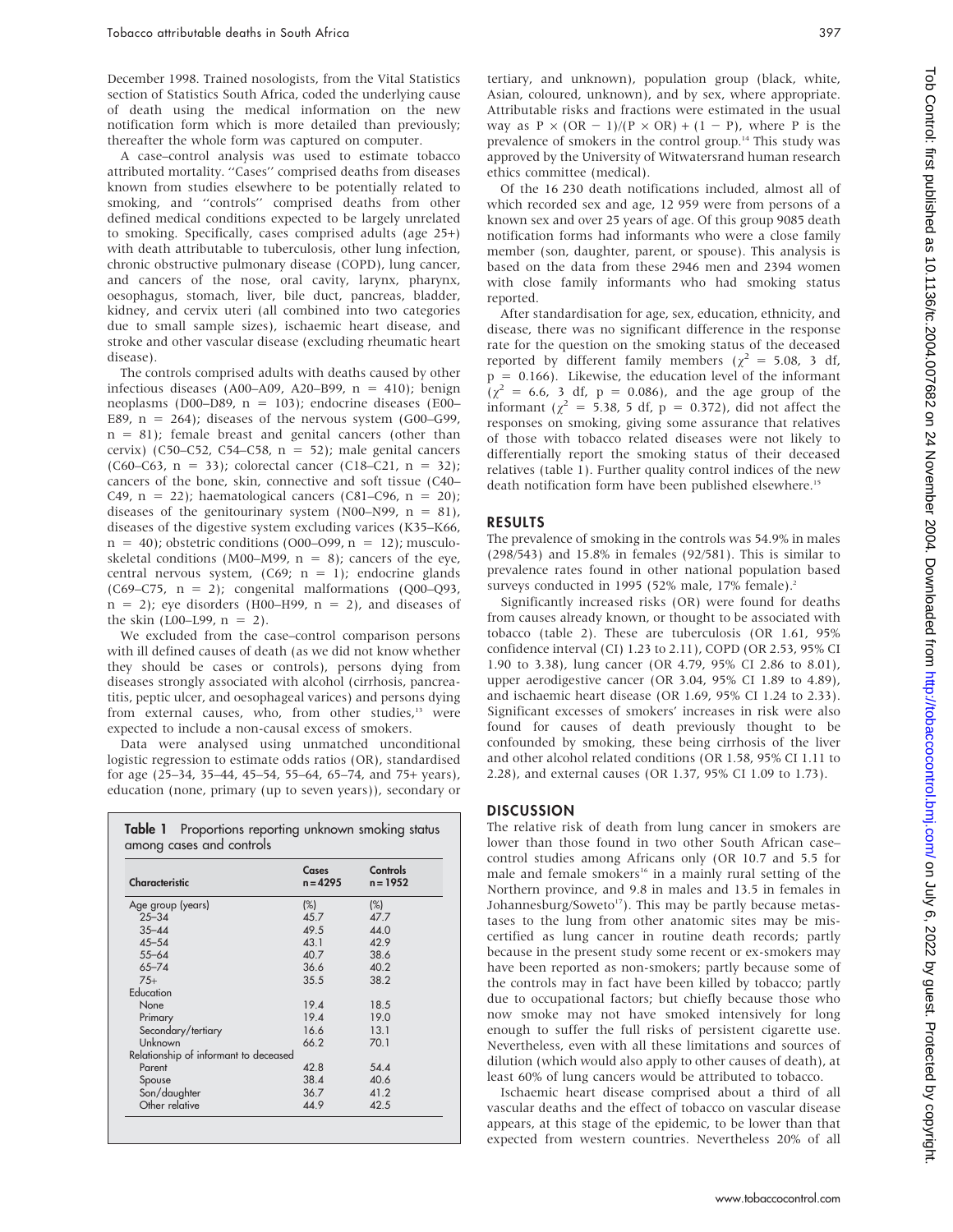|                                     | Table 2 Tobacco attributed mortality in South Africa                                                                                                                                                                                                                                                                                        |                |                                                              |                  |               |                 |                 |                  |                  |               |                  |                       |                                                                                                       |               |                    |
|-------------------------------------|---------------------------------------------------------------------------------------------------------------------------------------------------------------------------------------------------------------------------------------------------------------------------------------------------------------------------------------------|----------------|--------------------------------------------------------------|------------------|---------------|-----------------|-----------------|------------------|------------------|---------------|------------------|-----------------------|-------------------------------------------------------------------------------------------------------|---------------|--------------------|
|                                     |                                                                                                                                                                                                                                                                                                                                             | <b>Males</b>   |                                                              |                  |               |                 | Females         |                  |                  |               |                  | <b>Both</b> sexes     |                                                                                                       |               |                    |
|                                     | <b>ICD-10</b>                                                                                                                                                                                                                                                                                                                               | <b>Smokers</b> | Non-smokers                                                  | õ                | ಸಿ<br>₹       | ្ទឹ             | <b>Smokers</b>  | Non-smokers      | õ                | ಸಿ<br>₹       | ្ទឹ              | ð                     | 95% CI                                                                                                | AF%           | $\mathbf{\hat{c}}$ |
| Cases                               |                                                                                                                                                                                                                                                                                                                                             |                |                                                              |                  |               |                 |                 |                  |                  |               |                  |                       |                                                                                                       |               |                    |
| Tuberculosis                        | A15-A19                                                                                                                                                                                                                                                                                                                                     | 185            |                                                              |                  |               |                 |                 |                  |                  |               |                  |                       |                                                                                                       |               |                    |
| Other lung infection                | JOO-J39                                                                                                                                                                                                                                                                                                                                     | 103            |                                                              |                  |               |                 |                 |                  |                  |               |                  |                       | $1.23$ to $2.11$<br>0.98 to $1.75$                                                                    |               |                    |
| COPD                                | 126-128; J40-J49                                                                                                                                                                                                                                                                                                                            |                |                                                              |                  |               |                 |                 |                  |                  |               |                  |                       |                                                                                                       |               |                    |
|                                     | $C33-C34$                                                                                                                                                                                                                                                                                                                                   |                |                                                              |                  |               |                 |                 |                  |                  |               |                  |                       | $3.38$<br>8.01                                                                                        |               |                    |
| Oral, pharynx,<br>Lung cancer       | $COO-C14; C15, C3O-C32$                                                                                                                                                                                                                                                                                                                     | 1352           | RF522                                                        | 122001<br>112001 | 82453         | $R \simeq 28.5$ | 38822           | $888 = 2$        | 121085<br>121085 | 75288         | ⊏ົລສ             | 1<br>123523<br>113723 | 4.29<br>$\begin{array}{c} 1.90 \text{ to } 3 \\ 2.86 \text{ to } 8 \\ 1.89 \text{ to } 4 \end{array}$ | 27584         | <u>ង ដ ដ ឌ ន ទ</u> |
| larynx, oesophagus,                 |                                                                                                                                                                                                                                                                                                                                             |                |                                                              |                  |               |                 |                 |                  |                  |               |                  |                       |                                                                                                       |               |                    |
| Digestive, urinary,<br>sinus cancer | $C16-C26$ ; $C53$ ; $C64-C68$                                                                                                                                                                                                                                                                                                               | 46             | $\frac{1}{3}$                                                | Ξ                | 5             | 5               | 25              | 75               | $\overline{1}$ . | $\supseteq$   | $\overline{a}$   | $\overline{1.31}$     | $0.89 \text{ to } 1.91$                                                                               | $\infty$      | 15                 |
| cervical cancer                     |                                                                                                                                                                                                                                                                                                                                             |                |                                                              |                  |               |                 |                 |                  |                  |               |                  |                       |                                                                                                       |               |                    |
| Ischaemic heart                     | $120 - 125$                                                                                                                                                                                                                                                                                                                                 | 85             | 75                                                           | $\overline{14}$  | $\frac{8}{1}$ | 29              | $\frac{1}{2}$   | 26               | 2.4              | $\frac{8}{1}$ | 25               | 1.69                  | $1.24$ to $2.33$                                                                                      | $\frac{8}{1}$ | 24                 |
| Stroke & other<br>disease           | $110 - 115$ ; $130 - 145$ ; $147 - 149$ ;                                                                                                                                                                                                                                                                                                   | 161            | $\delta$                                                     | $\overline{1}$   | 5             | $\overline{a}$  | 75              | 381              | $\frac{3}{2}$    | 5             | 21               | 1.18                  | 0.93 <sub>to</sub> 1.49                                                                               | 5             | 38                 |
| vascular                            | 160-199                                                                                                                                                                                                                                                                                                                                     |                |                                                              |                  |               |                 |                 |                  |                  |               |                  |                       |                                                                                                       |               |                    |
| Total (cases)                       |                                                                                                                                                                                                                                                                                                                                             | (823)          | (523)                                                        | 1.5              | 10.6          | (312)           | (279)           | (927)            | 1.7              | 5.5           | $\overline{131}$ | $\ddot{ }$ .6         | 1.34 to 1.90                                                                                          | 8.3           | (443)              |
| Controls‡                           |                                                                                                                                                                                                                                                                                                                                             |                |                                                              |                  |               |                 |                 |                  |                  |               |                  |                       |                                                                                                       |               |                    |
| Total (controls)                    |                                                                                                                                                                                                                                                                                                                                             | (298)          | (245)                                                        | $\overline{1.0}$ |               | $\mathbf{I}$    | (62)            | (489)            | $\overline{1.0}$ |               | $\mathbf{I}$     | 00.1                  | $\mathbf{I}$                                                                                          |               | $\mathbf{I}$       |
| Exclusions                          |                                                                                                                                                                                                                                                                                                                                             |                |                                                              |                  |               |                 |                 |                  |                  |               |                  |                       |                                                                                                       |               |                    |
| Cirrhosis, etct                     | K20-K22; K25-K31; F00-F19                                                                                                                                                                                                                                                                                                                   | $\overline{z}$ | $\frac{45}{20}$                                              | $\frac{4}{0}$    |               | $\mathbf{I}$    | $rac{6}{6}$     | 47<br>328        | $\frac{0}{1}$ .  |               | $\mathbf{I}$     | $1.58$<br>$1.06$      | $\frac{1.11 \text{ to } 2.28}{0.84 \text{ to } 1.33}$                                                 |               | $\vert \ \ \vert$  |
| Ill defined medical                 | I46; I50; J95-J99; K90-K92;                                                                                                                                                                                                                                                                                                                 | 178            |                                                              |                  |               |                 |                 |                  |                  |               |                  |                       |                                                                                                       |               |                    |
| External causes                     | POO-P99; OOO-O99; R60-R99<br>V00-V99Y, W00-VV99                                                                                                                                                                                                                                                                                             | 372            | 215                                                          | 1.2              |               | I               |                 |                  | $\overline{1}$ . |               | $\mathbf{I}$     | .37                   | 1.09 to 1.73                                                                                          |               | I                  |
| Total (exclusions)                  |                                                                                                                                                                                                                                                                                                                                             | (627)          | (430)                                                        |                  |               |                 | $\frac{38}{15}$ | $\frac{17}{492}$ |                  |               |                  |                       |                                                                                                       |               |                    |
|                                     |                                                                                                                                                                                                                                                                                                                                             |                |                                                              |                  |               |                 |                 |                  |                  |               |                  |                       |                                                                                                       |               |                    |
| All deaths                          |                                                                                                                                                                                                                                                                                                                                             | 1748           | 198                                                          |                  |               |                 | 486             | 1908             |                  |               |                  |                       |                                                                                                       |               |                    |
| tSee Methods.                       | Odds ratios (OR) and 95% confidence intervals (CI) are adjusted for age, sex (where relevant), population group, and education.<br>*n, Number of tobacco attributed deaths (zero for "exclusions", because of possible confounding, and for controls)<br>t includes cirrhosis, peptic, and oesophageal ulcers, pancreatitis and rheumatic l |                | heart disease (which is not included with vascular disease). |                  |               |                 |                 |                  |                  |               |                  |                       |                                                                                                       |               |                    |